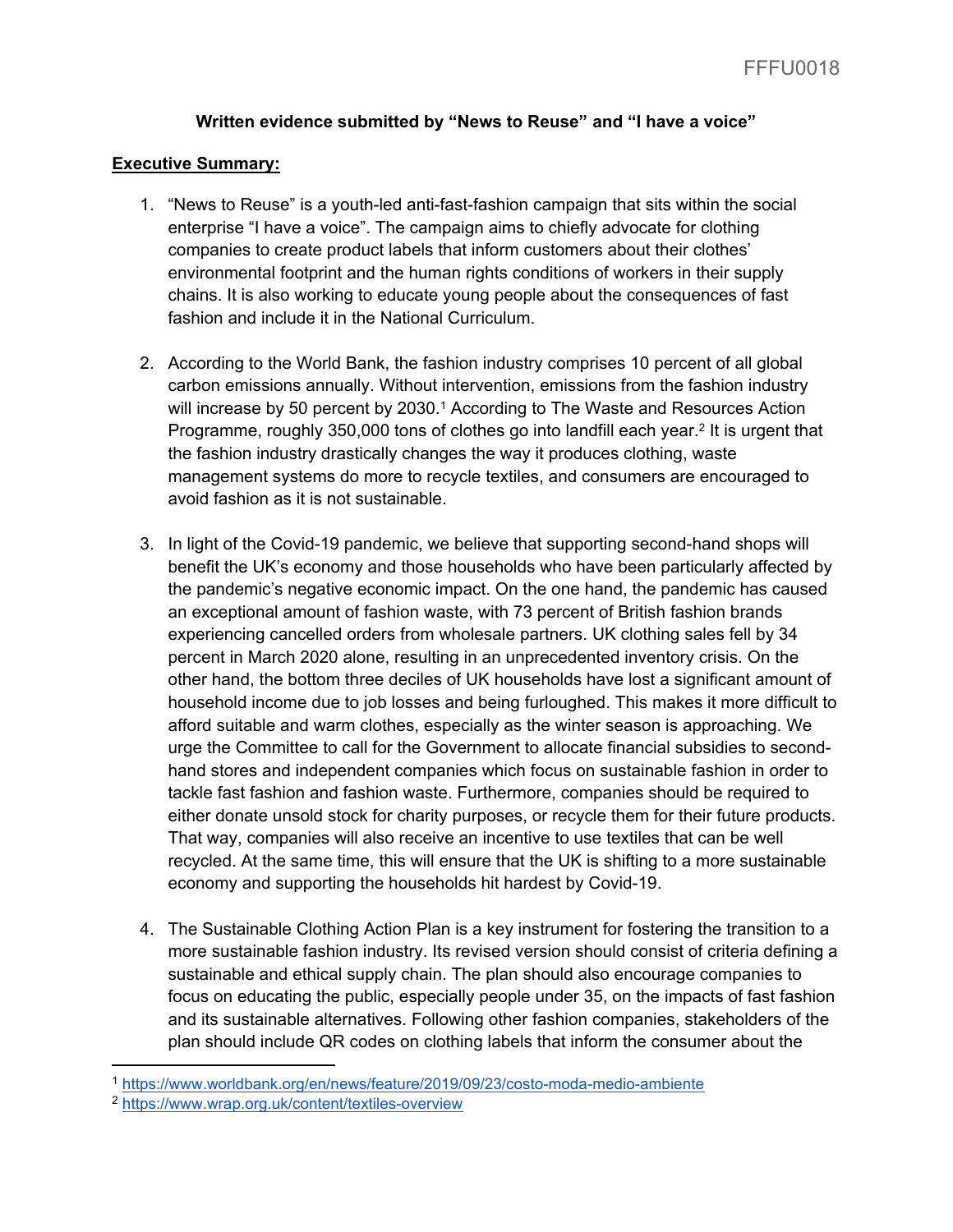environmental impact and human rights conditions of workers. Benchmarking for measuring the carbon footprint of goods and human rights within the supply chain already exist and provide a useful starting point.<sup>3</sup>

5. We have limited our response to those questions where we have evidence or views.

### **Q2. What impact has the pandemic had on fashion waste?**

- 6. According to The British Council's Institute of Positive Fashion and research undertaken by Oxford Economics, the Covid-19 crisis has led to 73 percent of British fashion brands experiencing cancelled orders from wholesale partners. Furthermore, UK clothes sales fell by 34 percent in March 2020 alone, resulting in an unprecedented inventory crisis.<sup>4</sup>
- 7. As retail stores depend heavily on seasonal fashion, the question arises as to what companies will do with the incredible amount of 'deadstock', meaning clothes that have not been sold. On the one hand, the pandemic has caused an exceptional amount of fashion waste. On the other hand, the bottom three deciles of UK households have lost a significant amount of household income due to job losses and being furloughed, which makes it more difficult for families to afford suitable and warm clothes, especially as the cold season is approaching.<sup>5</sup>
- 8. News to Reuse urges the Committee to call for the Government to implement incentives to recycle and upcycle fashion waste and deadstock as it is a more urgent and pressing issue than ever before. We have included examples of how this could be achieved throughout our response.

# **Q6. What would be the most effective measures industry or Government could put in place to ensure that materials or products made with forced or prison camp labour are removed from the supply chain?**

9. One idea that we have to ensure that no fashion companies make use of forced or prison camp labour within their supply chain is for all clothing labels to have a QR code. When consumers scan the code, they would be able to see in which countries the clothes were made, and in which factories. Over time, this could include a quality mark or rating system that provides consumers with assurance that the working conditions throughout the supply chain meet a pre-agreed definition of human and worker rights, e.g. number of working hours and whether it pays a living wage. Clothing companies such as Another Tomorrow or ASOS have already introduced the QR code on labels to inform its customers about the clothes' country of origin, carbon footprint, and the story behind the design.<sup>67</sup> The Corporate Human Rights Benchmarking Alliance provides a

<sup>3</sup> <https://www.worldbenchmarkingalliance.org/corporate-human-rights-benchmark> /

<sup>4</sup> <https://instituteofpositivefashion.com/News/The-British-Fashion-Council-Launches-Inaugural-IPF-Project> <sup>5</sup>[https://assets.publishing.service.gov.uk/government/uploads/system/uploads/attachment\\_data/file/89842](https://assets.publishing.service.gov.uk/government/uploads/system/uploads/attachment_data/file/898420/Impact_of_COVID-19_on_working_household_incomes.pdf) 0/Impact of COVID-19 on working household incomes.pdf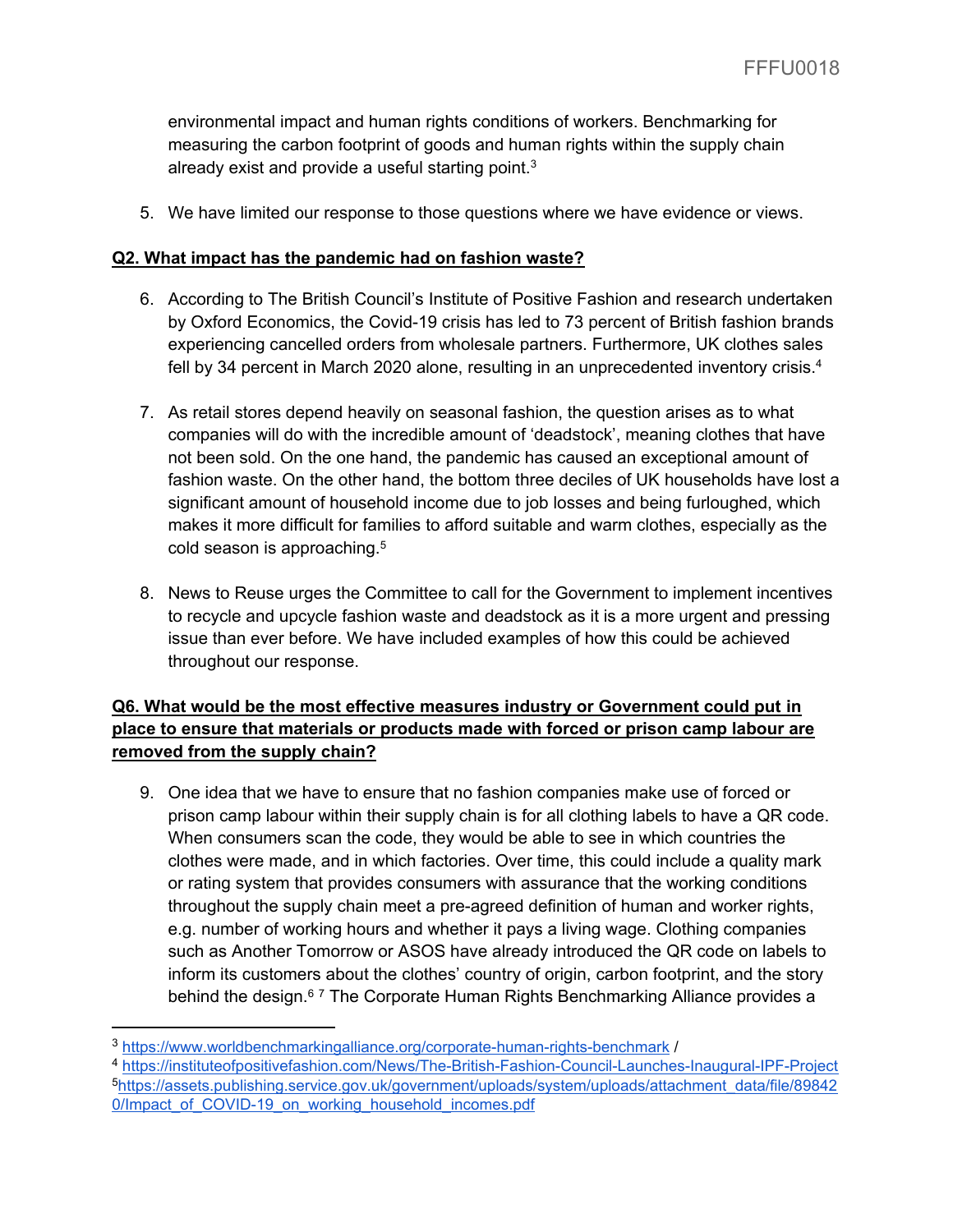comparative snapshot year-on-year of the largest companies on the planet, looking at the policies, processes, and practices they have in place to systematise their human rights approach and how they respond to serious allegations. The results and methodology are made a public good for all stakeholders.

- 10. That way, consumers receive the opportunity to make informed decisions rather than relying on brand marketing and the cost of clothes. The majority of consumers would not expect their clothes to be made by forced or prison camp labour. It is our view that consumers will put pressure on fashion brands by moving away from those brands that are knowingly using factories with forced labour, or in regions known to violate human rights.
- 11. We believe in many instances this information is already available as advocacy groups have the ability to hold companies accountable on their actions based on publicly available and easily accessible information. For example, Uyghur rights groups have put pressure on clothing companies in July 2020 by publishing a press release and a list of companies who have benefitted from Uyghur forced labour. Jasmine O'Connor OBE, CEO of Anti-Slavery International said, "Now is the time for real action from brands, governments and international bodies – not empty declarations. To end the slavery and horrific abuses of Uyghurs, Kazakhs and other Turkic Muslim peoples by the Chinese government, brands must ensure their supply chains are not linked to the atrocities against these people. The only way brands can ensure they are not profiting from the exploitation is by exiting the region and ending relationships with suppliers propping up this Chinese government system".<sup>8</sup>
- 12. An independent public body comprised of elected positions, and people with experience in fashion as well as human rights should scrutinise the information that companies provide through the QR code. That way, the UK will uphold its responsibility to protect human rights internationally and not allow companies to make profit off of forced labour. Only if companies are being held accountable by the public through thorough audits and transparency for consumers will fashion brands feel the urgency to end supply chains connected with forced labour.

## **Q7. How can any stimulus after the Coronavirus crisis be used to promote a more sustainable fashion industry?**

13. Firstly, "News to Reuse" is convinced that the Government needs to implement economic stimulus now. If financial incentives and support are provided after the economy has already suffered, it will reach people after they have already lost their jobs and businesses, and the economy has contracted significantly. Furthermore, the Government will have to invest even more, as the more damage will already have been

<sup>6</sup> <https://www.anothertomorrow.co/about/transparency>

<sup>7</sup> <https://www.circularonline.co.uk/news/asos-launches-first-circular-fashion-collection/>

<sup>8</sup> <https://enduyghurforcedlabour.org/news/402-2/>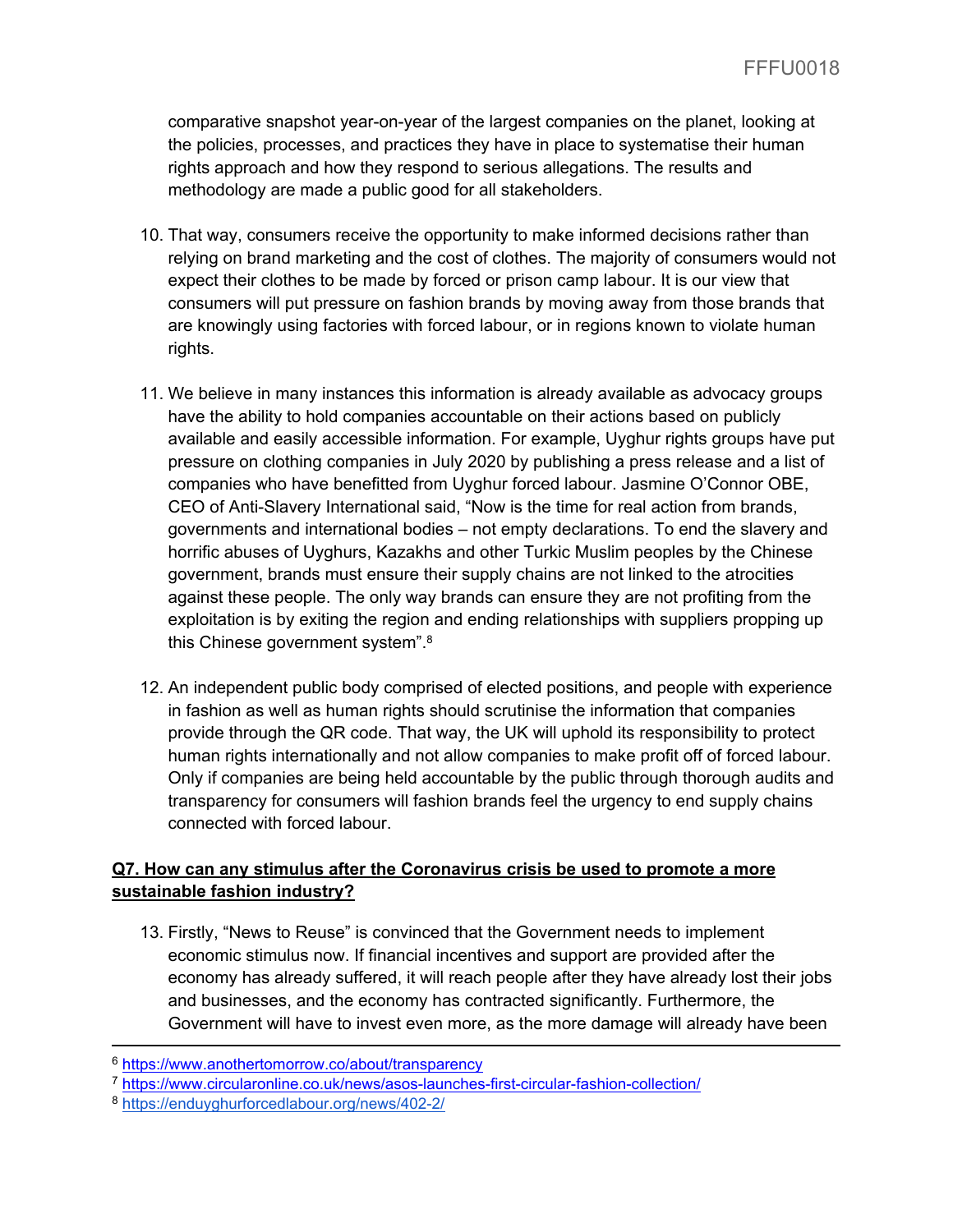done. As Carolyn Fairbairn, outgoing Director General of the Confederation of British Industry, said, "By the time you put in place all the sensible measures you might want, people will have already lost their jobs".<sup>9</sup>

- 14. People have been cleaning out their wardrobes during lockdown. As a result secondhand and charity shops have experienced a surge in donations up to the point where they had to stop accepting clothes due to a lack of storage. This is the right time for the Government to focus on supporting second-hand and charity shops in order to promote sustainable consumer behaviours. "News to Reuse" strongly believes that with the right financial support, second-hand shops can provide an effective way to promote sustainable fashion among a large part of society and fundamentally change the way we consume fashion.
- 15. The Government can play a substantial role in facilitating a transition towards a sustainable fashion trend through stimuli such as significant rent reductions, no incidental wage costs, and free advertising space, for example on public transportation. These incentives could be reserved for second-hand and charity shops, as well as those retailers who can clearly demonstrate a commitment to sustainable fashion and with a very limited stock of fast fashion. If these retailers have the means to offer their clothes at a competitive price, repair them if necessary, and advertise their stores prominently, we believe that charity and second-hand shops can become real competitors to major fashion companies. Research by the Ellen MacArthur Foundation suggests that "77% of the UK population wants to shop second-hand, but only 27% actually do".<sup>10</sup>
- 16. The Government should use similar financial incentives as introduced above, for independent stores or companies who offer to rent clothes in order to tackle fast fashion. As thousands of UK households have experienced a significant income loss due to the pandemic, renting clothes, especially for children, is a cost effective and sustainable way to approach fashion. Censuswide, on behalf of Barnardo, reported that in 2019, Britons would potentially spend £2.7 billion on clothing that will only be worn once.<sup>11</sup> Many people still don't feel comfortable wearing the same outfit twice, for example, if they had already worn it to a wedding. Many clothes are also bought to go on holiday, and Censuswide finds these clothes are never worn again. Renting clothes would counter this trend and encourage more sustainable behaviours while appreciating that some people might not want to repeat outfits for special occasions or in the case of young children, they may grow out of them quickly.
- 17. Government subsidies should only be given to those companies and shops who comply with at least one of the following criteria:

<sup>9</sup> <https://www.politico.eu/article/cbi-chief-pandemic-is-darwinian-moment-for-uk-economy/>

<sup>10</sup> [https://www.ellenmacarthurfoundation.org/case-studies/scotland-increasing-customer-confidence-in](https://www.ellenmacarthurfoundation.org/case-studies/scotland-increasing-customer-confidence-in-reused-products)[reused-products](https://www.ellenmacarthurfoundation.org/case-studies/scotland-increasing-customer-confidence-in-reused-products)

<sup>11</sup> <https://www.barnardos.org.uk/news/barnardos-calls-people-think-pre-loved-buying-new-clothes>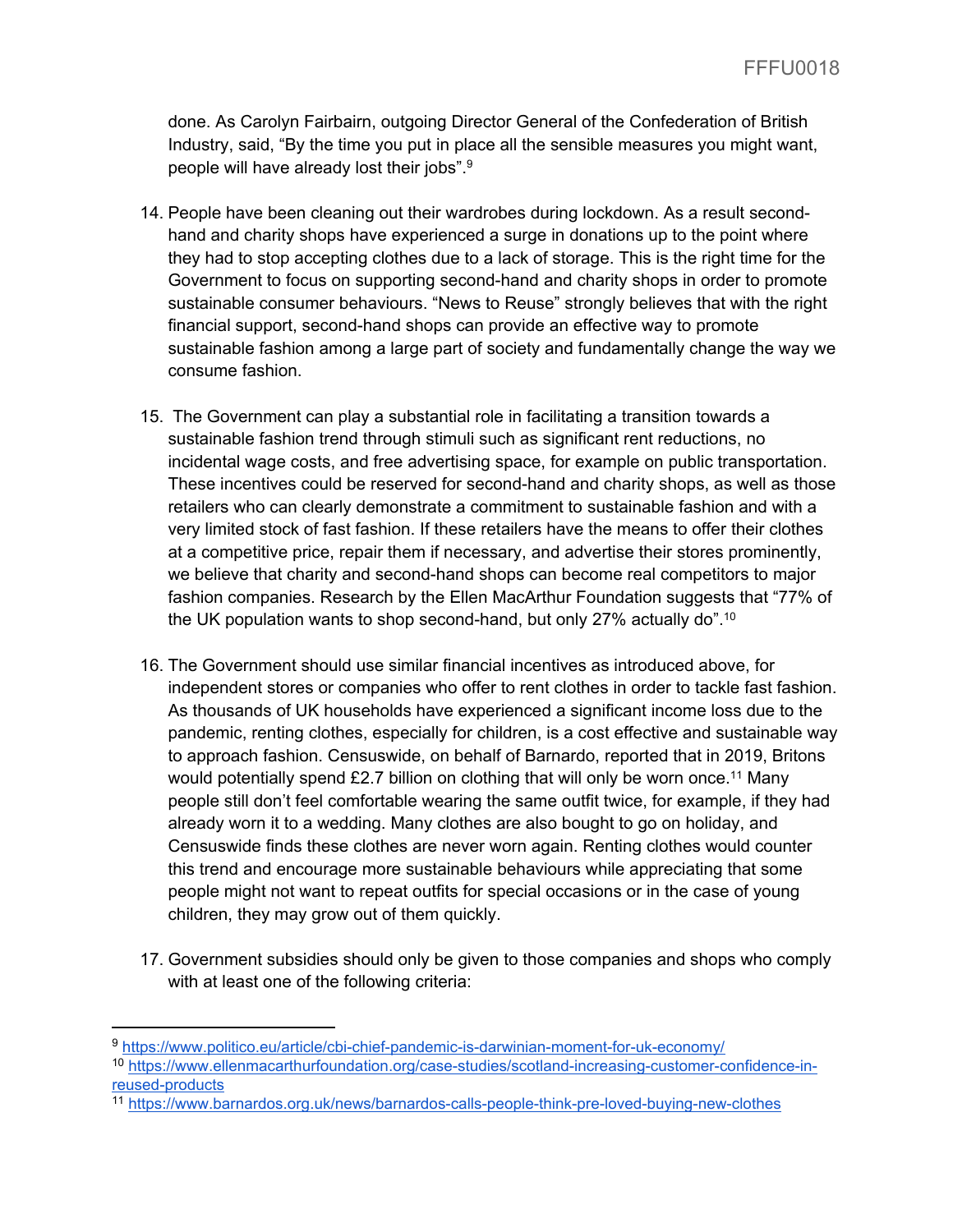- a. Predominantly producing fashion products using biodegradable (such as Pinatex), or recycled materials, or those with a low environmental impact such as Lyozell or bast fibres; selling predominantly second-hand items or renting out clothes.
- b. Clothing companies who accept the return of clothes in order to recycle them. For example, companies such as H&M, Charles Tyrwhitt, and M&S already do this. However, big fashion corporations should be exempt from Government subsidies due to their high revenue.

Companies would also need to show proof of an ethical supply chain; including no child labour, living wages, and sufficient breaks.

# **Q8. Is the Sustainable Clothing Action Plan adequate to address the environmental impact of the UK fashion industry? How ambitious should its targets be in its next phase?**

18. "News to Reuse" does not believe that the current Sustainable Clothing Action Plan (SCAP) is adequate. The statistics mentioned in the plan are from 2007 and therefore outdated, and no measurable targets have been set.

19. We believe that the targets for the plan's next phase should comprise the following:

- a. Gathering the latest evidence, and setting quantitative targets for companies to achieve within a certain timeframe. For example, companies wishing to be stakeholders should pledge to achieve zero carbon emission in the production of their clothing products within the next 20 years and provide evidence of the steps they are taking in their annual reports.
- b. Stakeholders of SCAP should aim to use predominantly environmentally compatible fibres for their products. The steering and expert groups will be responsible for identifying which fibres fall under this category and setting the percentage of how much environmentally compatible fibres should be used in each product category.
- c. In order to incentivise fashion companies to become stakeholders of SCAP, Defra should grant certified sustainable labels for fashion companies that fulfill at least one of the points introduced in Q7.17. of this response, and that pledge to follow SCAP's roadmap.
- c. The project steering group's category of "Public Understanding of Sustainable Clothing" should introduce projects that research how the public can be educated on sustainable clothing. We would particularly appreciate it if the steering group introduced presentations and workshops for high school students to learn more about sustainable clothing in order to change their consumption behaviour at an early stage. This age group will be the most effective to target, as currently, people aged between 18 and 34 throw away their clothes after wearing it fewer times than those aged 35 and above.<sup>12</sup> At the same time, Deloitte reported that in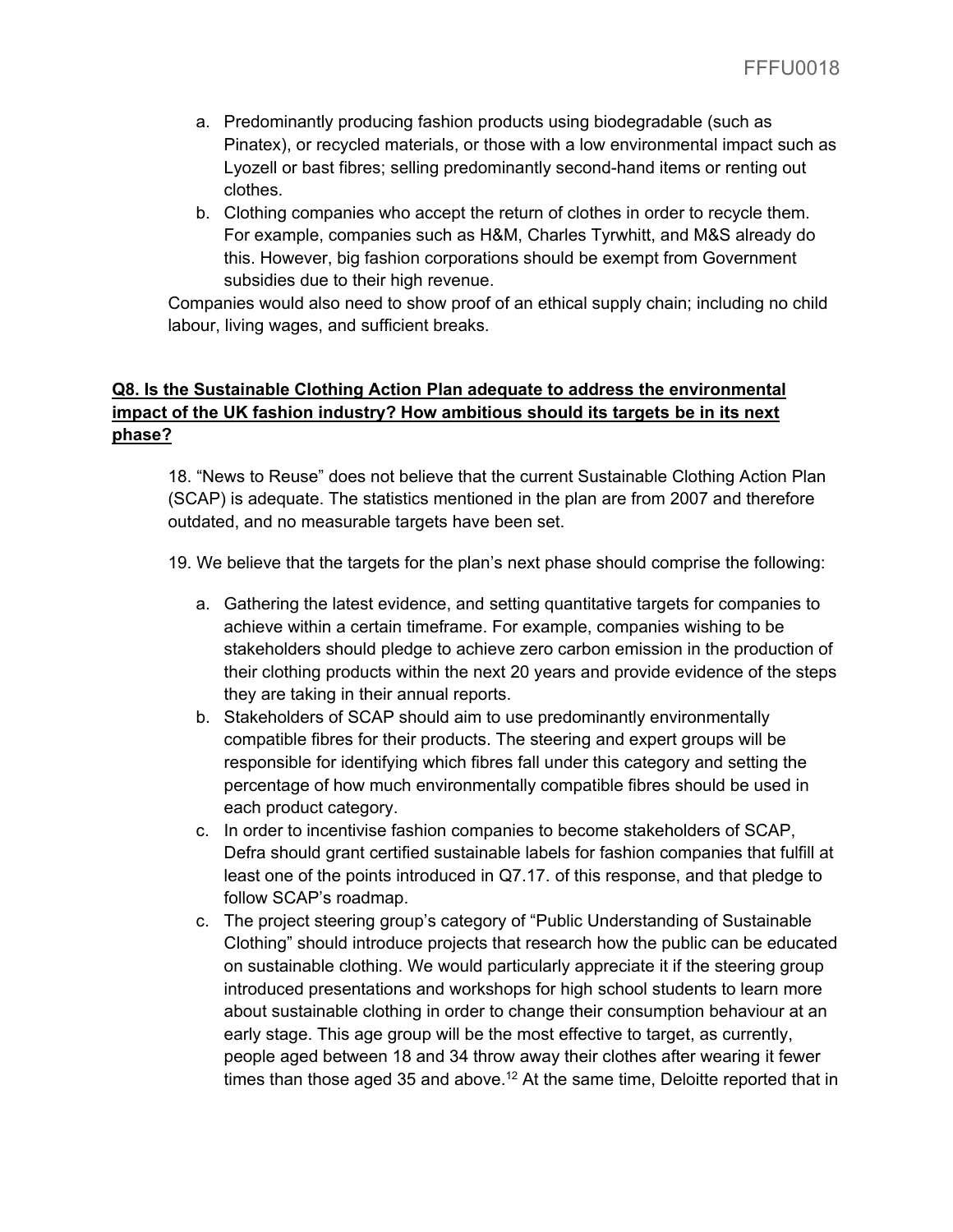2019, "42 percent of millennials said they have begun or deepened a business relationship because they perceive a company's products or services to have a positive impact on society and/or the environment; and 37 percent said "they have stopped or lessened a business relationship because of the company's ethical behavior."<sup>13</sup> In conjunction with the global Friday for Future protests as well as our own perceptions representing Millennials and Generation Z, we strongly think that educating high school students on sustainable clothing as well as how to repair, reuse, and recycle clothes, will make a significant and long lasting positive impact.

d. "News to Reuse" would also appreciate it if SCAP included a target for companies to publish information on the environmental impact and labour conditions within their supply chain on their clothes labels, as introduced in Q6.9. of this response.

20. The European Commission has established the Green Public Procurement (GPP) as a voluntary instrument to foster sustainable production, consumption, and innovation. In order for the GPP to be successful, the European Commission introduced verifiable environmental criteria for products and services in the public procurement process. The most recent updates have been made in July 2020 with its aim to continuously update the criteria according to latest research and innovations. Despite the UK leaving the European Union (EU) in 2021, "News to Reuse" urges Defra and the steering and expert groups to ensure the UK keeps pace with the EU GPP and its ongoing developments. This will ensure a level playing field for fashion companies across the European market and make it easier for UK companies to continue selling their clothes in multiple European countries.<sup>14</sup> We believe that fashion companies would find it more efficient to sell their clothes in countries with similar quality standards, which the EU GPP aims to achieve. In light of Brexit and the UK's ongoing trade negotiations with the EU, we see a risk that companies are less willing to sell their goods in the UK due to its potentially divergent environmental standards and the resulting higher costs.

#### **Q9. What actions could the Government take to improve the collection of fashion waste?**

21. "News To Reuse" appreciates that many UK councils have partnered with the charity Traid to collect used clothes in order to resell or recycle them in order to counter fashion waste.<sup>15</sup> However, there are still major areas across the UK, especially in West England and north of Leeds, where Traid's services are not represented at all.<sup>16</sup> The Government needs to encourage more councils to further develop accessible public garment

<sup>12</sup> <https://wrap.org.uk/sites/files/wrap/WRAP%20Sustainable%20Clothing%20Guide.pdf>

<sup>13</sup> [https://www2.deloitte.com/content/dam/Deloitte/global/Documents/About-Deloitte/deloitte-2019](https://www2.deloitte.com/content/dam/Deloitte/global/Documents/About-Deloitte/deloitte-2019-millennial-survey.pdf) [millennial-survey.pdf](https://www2.deloitte.com/content/dam/Deloitte/global/Documents/About-Deloitte/deloitte-2019-millennial-survey.pdf)

<sup>14</sup> [https://ec.europa.eu/environment/gpp/index\\_en.htm](https://ec.europa.eu/environment/gpp/index_en.htm) 

<sup>15</sup> [https://www.traid.org.uk](https://www.traid.org.uk/)

<sup>16</sup> <https://www.traid.org.uk/clothes-donations/find-a-bank/>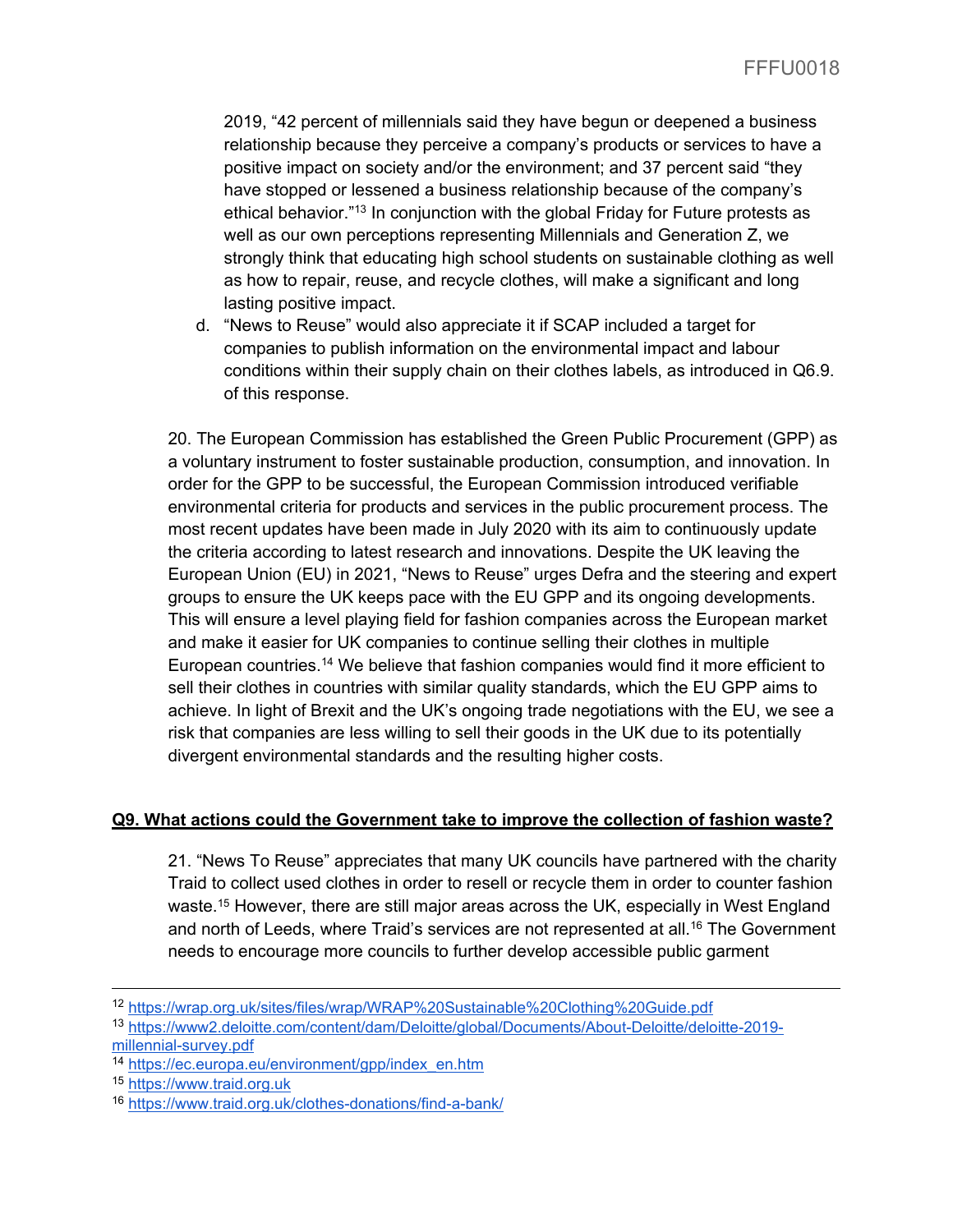collection points in residential areas. That way, fabrics are not thrown away but kept in the system.

22. While Traid puts a great emphasis on reselling clothes through charity shops, it lacks the possibility to reuse fabrics in the production of new clothes. The Government should offer fabrics for free to companies which will recycle them either through Traid or local councils.

23. Furthermore, deadstock, as mentioned in Q2.7. of this response, is a major problem in the fashion industry. The UK should follow France in introducing a ban on throwing away unsold stock.<sup>17</sup> Companies should be required to either donate these items for charity purposes, or recycle them for their future products. That way, companies will also receive an incentive to use textiles that can be well recycled.

### **Q10. What actions could the Government take to incentivise the use of recycled or reused fibres and materials in the UK fashion industry?**

24. Production of recycled materials is more expensive than using new materials, therefore, the Government needs to implement financial incentives and policies that encourage companies to use recycled fibres for their production. One way is to give subsidies and allow tax relief to companies that use recycled garments for their fashion products. This could be financed by introducing a "fashion waste tax" on companies who sell their fashion products in the UK, but do not comply with the criteria outlined in Q7.17. of this response.

25. As mentioned in Q9 of this response, either on a local or a national level, governments should provide collected used textiles to companies which will recycle those fabrics for free.

# **Q11. How could an Extended Producer Responsibility scheme for textiles be designed to incentive improvements in the sustainability of garments on sale in the UK?**

26. The UK Government needs to ensure that low tariffs apply on imports of sustainable materials and fashion products from the EU due to short transport routes and therefore low carbon emissions and well-regulated labour rights across the EU.

27. The Government also needs to provide criteria on what defines a sustainable and ethical supply chain (such as low CO2 emissions, use of sustainable materials, no child labour, sufficient breaks during work and weekly working hours, fair payment, maintenance of industrial health and safety standards). The Government can then

<sup>17</sup> [https://www.theguardian.com/world/2020/jan/30/france-passes-landmark-law-to-stop-unsold-goods](https://www.theguardian.com/world/2020/jan/30/france-passes-landmark-law-to-stop-unsold-goods-being-thrown-away)[being-thrown-away](https://www.theguardian.com/world/2020/jan/30/france-passes-landmark-law-to-stop-unsold-goods-being-thrown-away)